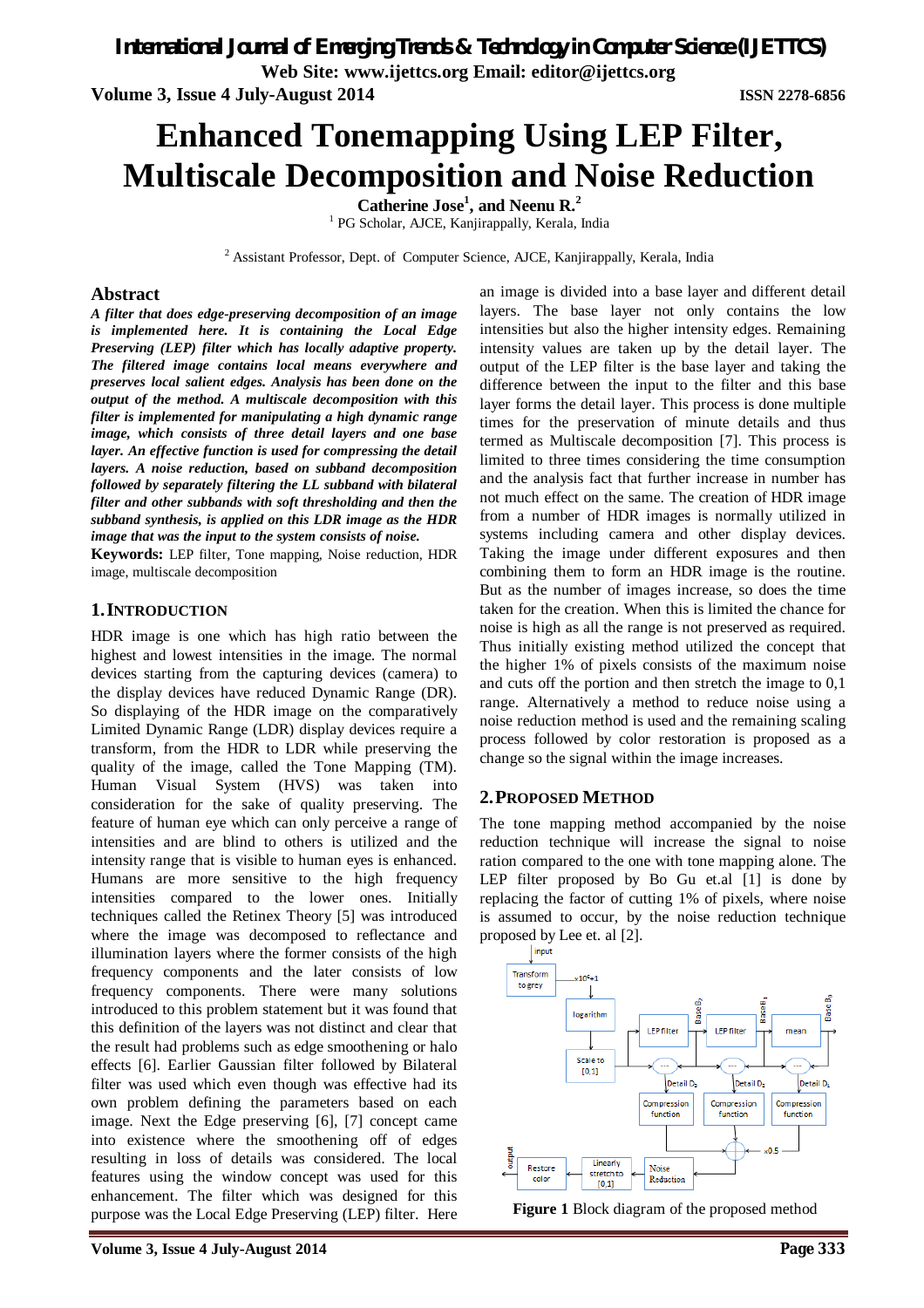# *International Journal of Emerging Trends & Technology in Computer Science (IJETTCS)* **Web Site: www.ijettcs.org Email: editor@ijettcs.org Volume 3, Issue 4 July-August 2014 ISSN 2278-6856**

The various phases are given in the figure 1:

### **2.1 Local Edge-Preserving Filter**

$$
\sum_{i \in w} (I_i - B_i)^2 + \frac{\alpha}{|\nabla I_i|^{\beta}} |\nabla B_i|^2 \tag{1}
$$

The above energy function is the basis for the Local Edge-Preserving Filter [1] taken from [8], [9] which is solved using the Normalized Steepest Descent (NSD) method. Facilitating the solution, it is assumed that *B* is having a linear dependence corresponding to *I* in a local window. This is shown in the equation below:

$$
B_i = a_w I_i + b_w , i \in w \tag{2}
$$

where  $a_w$  and  $b_w$  are constant coefficients in the window w. Replacing B in (1) by (2) will give:

$$
\sum_{i \in w} (I_i - a_w I_i - b_w)^2 + \alpha' |\nabla I_i|^{2-\beta} a_w^2 \tag{3}
$$

This is adaptive to the gradient while theirs is a set parameter. This adaptive coefficient will preserve edges while others wont. Now the optimal problem becomes a parameter estimating problem. The minimum of (3) can be found by setting the partial derivative of each parameter to zero. This linear least squares solution is:

$$
a_w = \frac{\sigma_w^2}{\sigma_w^2 + \frac{1}{N} \alpha' \cdot \Sigma_{i \in w} |\nabla I_i|^{2-\beta}}
$$

$$
b_w = \overline{I}_w - a_w \overline{I}_w
$$
(4)

Where  $\sigma_w^2$  is the variance of *I* in the window *w* and  $I_{\text{w}}$  is the mean of *I* in *w*. If  $\alpha' = \beta' = 1$ , then represents the average of the gradients in  $w$ . It can be easily deduced that  $a_w$  is always less than 1, and the contrasts of the output of equation (2) will always be compressed. In other words, *B* is a smoothed version of *I*. Each window contains *N* pixels, and each pixel is involved in *N* windows. For every window, there is a set of  $a_w$ ,  $b_w$ , and then, the filtered output  $B_i$  of (2) has *N* different values. The values should be weighted averaged together to retain correct results and diminish distorted ones. However, the weights are hard to figure out, so here simply get the mean of all the N values of  $B_i$ . If a local window is identified by its central pixel, changing  $a_K$ ,  $b_K$  for  $a_w$ , and *k* denotes the central pixels location. The LEP output is got as [10]:

$$
B_i' = \frac{1}{N} \sum_{k \in w} (a_k I_i + b_k) = \overline{a}_i I_i + \overline{b}_i, i \in \Omega
$$
\n<sup>(4)</sup>

where  $\Omega$  represents the area of the image, and  $\bar{a}_i$  is the average of the  $a_k$  in the neighbourhood window, and the same with  $\overline{b}_i$ . There are two parameters for LEP: $\alpha$ ,  $\beta$ They are relevant to the filters sensitivity to gradient. More gradients will be treated as salient edges when  $\alpha$  or β is small. Otherwise, when α`or β is large, the filtered output will be over smoothed (less gradients will be treated as salient edges). The image becomes blurred with the increase of α'or β, while the details are kept with the decrease of α`orβ. Values for  $\alpha$ <sup>'</sup> = 0:1or β = 1 is found to always produce satisfactory results, blurring details while preserving salient edges.

### **a. Multiscale Decomposition**

The third assumption in the problem statement is approached by a Multiscale decomposition (the base layer should only contain zero gradients). A single LEP operating on original image will give a base layer and a detail layer. The base layer preserves local means and local salient edges. The detail layer contains oscillating signal around zero. Iteratively applying LEP to the base layer will generate a multiscale decomposition. While iterating, the local window is increasing, which results in progressive coarsening. Let  $LEP_i$  denote the filter function, and  $\mathbf{l}$  is the scale level, which also represents different local window radii at each filtering level. Then a sequence of progressively coarser versions of image  *will* be:

$$
B_{l-1}=LEP_l(B_l)
$$
, for  $l = n, ..., 2, and B_n = I$  (5)

The detail layers will get as:

$$
D_l = B_l - B_{l-1} \text{ , for } l = n, \dots, 2 \tag{6}
$$

In order to make the base layer contain only zero gradients, the mean of the base layer  $B_1$  is the last base layer  $B_0:B_0 = \text{Mean } (B_1)$ . And then,  $D_1=B_1-B_0$ . Here, decomposing every image into three detail layers and one base layer  $(n=3)$  is done. This decomposition style is thought to address a basic idea that one decomposition for the fine scale, one for the medium scale, and one for the whole images scale. The process can be expressed by:

$$
I = B_0 + D_1 + D_2 + D_3 \qquad (7)
$$

The process is that the salient edges are progressively decomposed into the detail layers.

### **b. Dynamic Range Compression**

Since detail layers are oscillating around zero, a function is seeked to compress large deviations away from zero and enhance low ones. The compression function should be able to make the deviations at every point as equal as possible. The function should also be convex in order to avoid gradient reversal, and it should be symmetric about zero. Thus it is sigmoid, and one has been found:

$$
y = 2 \cdot \arctan(x \cdot 20) / \pi \qquad (8)
$$

The arc tangent function varies between  $\pi/2$  and  $\pi/2$ , so it is divided by  $\pi/2$  to compress the range to (0,1), in which the image pixel values are operated in this study. The multiplier 20 for input shrinks the shape of the arc tangent function, making it changing to at as quickly as possible. It is noted that almost all sigmoid functions work well here, but those, whose slopes are too large near zero, may cause artifact enhancement (e.g., some power functions). This function (8) takes in detail layers and puts out the compressed detail layers. The base layer is simply dropped as mentioned before. After the compression process, all the detail layers are summed up to give the result. A linear scaling to the normal range [0, 1] is also needed.

### **2.4 Noise Reduction**

Since the LL wavelet consists of course grain noise bilateral filter is applied on it. The bilateral filter chosen here is Fast Bilateral Filter proposed by Durand et al [4].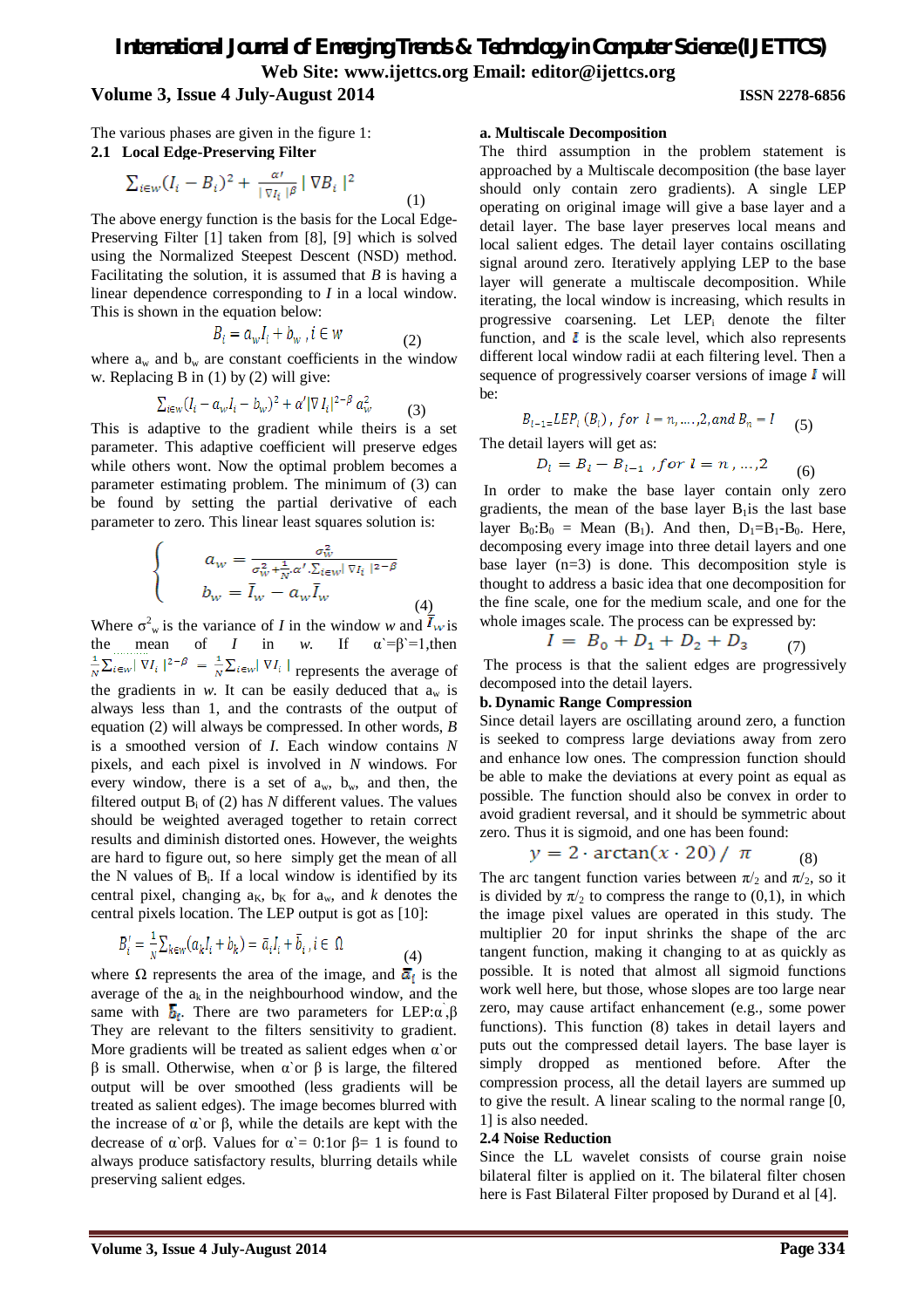# *International Journal of Emerging Trends & Technology in Computer Science (IJETTCS)* **Web Site: www.ijettcs.org Email: editor@ijettcs.org Volume 3, Issue 4 July-August 2014 ISSN 2278-6856**

$$
I_p^{bf} = \frac{1}{W_p^{bf}} \sum_{q \in s} (\|p - q\|) G_{\sigma r} (|I_p - I_q|) I_q
$$
  

$$
W_p^{bf} = \sum_{q \in s} (\|p - q\|) G_{\sigma r} (|I_p - I_q|)
$$
 (9)

Soft-Thresholding [5] is applied on the remaining wavelets as they contains only fine grain noise.

$$
\hat{b}_k^j(x) = \begin{cases}\n\text{sign}\left(b_k^j(x)\right)\left(\left|b_k^j(x)\right| - \lambda_k\right), \left|b_k^j(x)\right| > \lambda_k \\
0 \text{ otherwise}\n\end{cases} \tag{10}
$$

### **2.5 Color**

All the process above is done on the luminance channel of an HDR radiance map, which is simply an average of the three color channels in this study. The color information is restored proportional to its original ratio. The equation used is the same as in [3], [11]:

$$
C_{out} = \left(\frac{c_{in}}{L_{in}}\right)^s \cdot L_{out} \tag{11}
$$

where  $C = R$ , G, B represents the three color channels, and  $L_{in}$ ,  $L_{out}$  denote the luminance before and after HDR compression, respectively. This function transforms the relationship of colors at level  $L_{in}$  to level  $L_{out}$ . The exponent s performs like a gamma correction for colors to be suitable for display. The exponent *s* values between 0.5 and 0.9 is found good for controlling color saturation of the result image. The larger the value of s is, the more saturated the result is. By default  $s = 0.6$  is set in this study, since it gives good results for most images.



**Figure 2** Noise reduction method –block diagram

### **3.EXPERIMENTAL RESULTS**

Experimental results based on values and assumption are provided below. Values for  $\alpha = 0.1$  and  $\beta = 1$  in (4) are set. The window size is inputted as an odd number. The value of s in color reproduction is given in as 0.6. Two objective are used as measures to assess the quality.

| Image          | <b>Existing LEP</b> | <b>Enhanced</b> | <b>WLS Filter</b> |
|----------------|---------------------|-----------------|-------------------|
|                | (Bo Gu et 1.[1])    | <b>LEP</b>      |                   |
| b1             | 0.2536              | 0.0724          | 0.1589            |
| c1             | 0.9325              | 0.7273          | 0.5977            |
| d1             | 0.5848              | 0.6505          | 0.3698            |
| f1             | 0.1542              | 0.0530          | 0.0852            |
| g1             | 0.0664              | 0.0840          | 0.0154            |
| h1             | 0.6519              | 0.2592          | 0.0822            |
| $\mathbf{i}$   | 0.2505              | 0.0719          | 0.1126            |
| k <sub>1</sub> | 0.9601              | 0.6515          | 0.7322            |

|  |  | Table 1: Naturalness Values Comparison |  |  |  |
|--|--|----------------------------------------|--|--|--|
|--|--|----------------------------------------|--|--|--|

An assessment method is the recently proposed objective assessment especially designed for tone mapped images [12]. It combines a multi-scale structural fidelity measure and a measure of image naturalness. The structural fidelity measure is a full-reference assessment based on the structural similarity (SSIM) index, and the naturalness measure is a no-reference assessment based on statistics of good-quality natural images. This method provides a single quality score of an entire image. The combined single quality is represented by 'Quality'.



**Figure 3** Plotting of the Naturalness values One assessment measures image sharpness. An image is sharp means the details are clearly presented. The sharper an image is, the larger the measure is. It is defined as the normalized sum of total gradients:

$$
S = \frac{1}{N} \sum |\nabla I| \tag{12}
$$

where N is the number of pixels in image *I*.

| Table 2: Sharpness Values Comparison |                                          |                               |                          |
|--------------------------------------|------------------------------------------|-------------------------------|--------------------------|
| Image                                | <b>Existing LEP</b><br>(Bo Gu et al.[1]) | <b>Enhanced</b><br><b>LEP</b> | <b>WLS</b><br>Filter [6] |
| b1                                   | 1.8751                                   | 1.0635                        | 1.1061                   |
| c1                                   | 4.1224                                   | 2.9694                        | 2.5196                   |
| d1                                   | 4.4593                                   | 4.6047                        | 3.9147                   |
| f1                                   | 1.7354                                   | 0.8628                        | 1.1326                   |
| g1                                   | 1.9783                                   | 0.8530                        | 1.0455                   |
| h1                                   | 2.8831                                   | 1.8719                        | 1.6108                   |
| $\mathbf{i}$                         | 1.4755                                   | 0.7528                        | 0.9635                   |
| k <sub>1</sub>                       | 2.9338                                   | 1.9251                        | 1.8703                   |



**Figure 4** Plotting of the Sharpness values

Since image de-noising is applied its Peak signal to Noise Ratio (PSNR) is tested based on the HDR image created and this value will not be high as the data presented by the image is very high.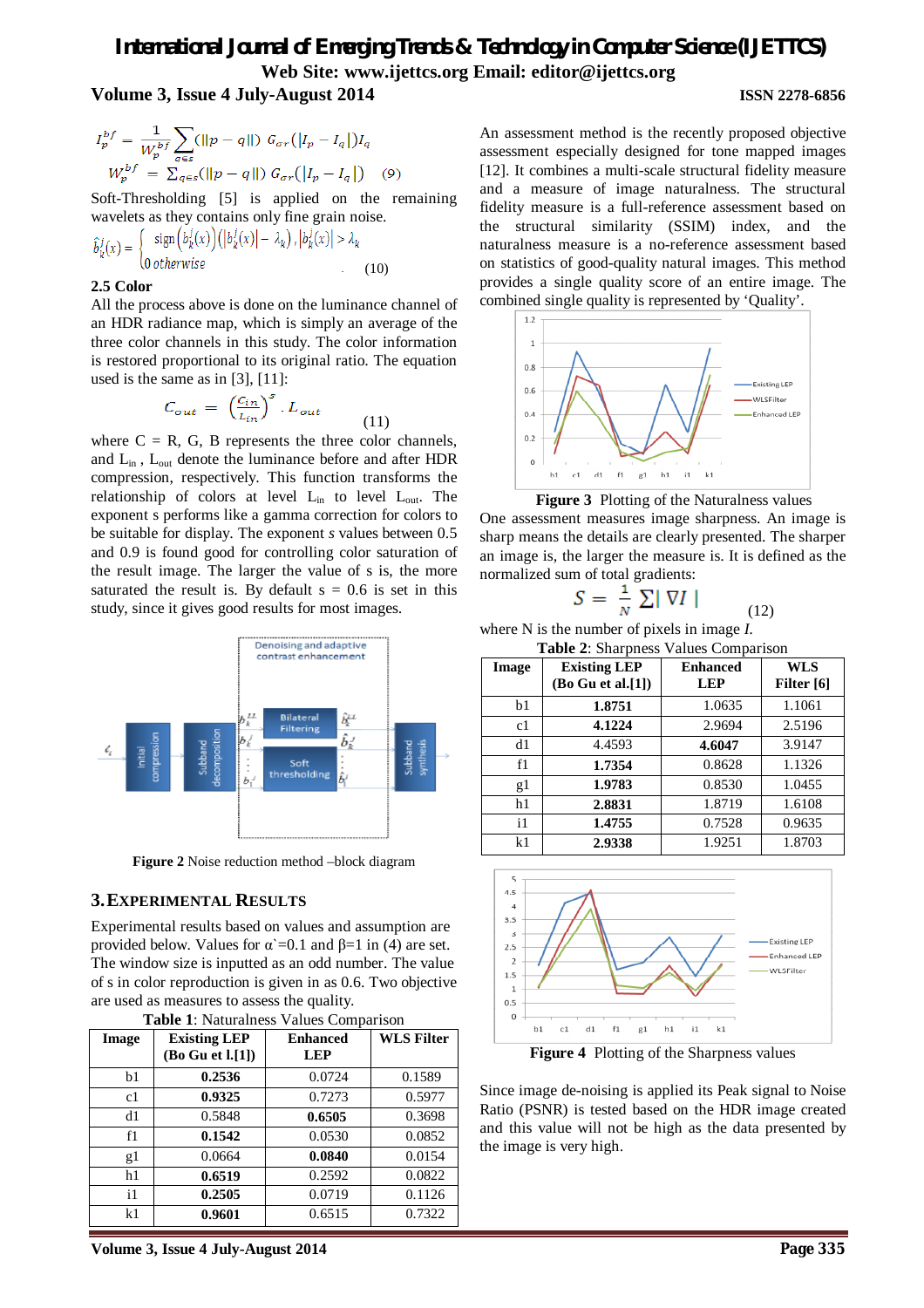# *International Journal of Emerging Trends & Technology in Computer Science (IJETTCS)* **Web Site: www.ijettcs.org Email: editor@ijettcs.org Volume 3, Issue 4 July-August 2014 ISSN 2278-6856**

| Image | <b>Existing LEP</b><br>(Bo Gu et | <b>Enhanced LEP</b> | <b>WLS</b><br>Filter [6] |
|-------|----------------------------------|---------------------|--------------------------|
|       | al. $[1]$                        |                     |                          |
| b1    | 0.9620                           | 0.9354              | 0.7812                   |
| c1    | 0.0790                           | 0.9456              | 0.8320                   |
| d1    | 0.9669                           | 0.9561              | 0.9279                   |
| f1    | 0.9213                           | 0.8626              | 0.6728                   |
| g1    | 0.6458                           | 0.5811              | 0.3925                   |
| h1    | 0.9781                           | 0.9351              | 0.8264                   |
| i1    | 0.9666                           | 0.9241              | 0.7877                   |
| k1    | 0.9799                           | 0.9466              | 0.8070                   |

**Table 3**: Structural Fidelity Values Comparison

[Note: The X coordinate denotes the image names that is created using three consecutive exposure of the same scene and the Y coordinate denotes the corresponding plot values]



**Figure 5** Plotting of the Structural Fidelity values **Table 4**: PSNR Values Comparison

| Image        | <b>Existing LEP</b>        | $\ldots$<br><b>Enhanced</b> | WLS Filter                |
|--------------|----------------------------|-----------------------------|---------------------------|
|              | (Bo Gu et al. [1])         | <b>LEP</b>                  | [6]                       |
| b1           | 15.4981                    | 19.5411                     | 18.2040                   |
| c1           | 15.4964                    | 18.7791                     | 19.1601                   |
| d1           | 16.0786                    | 16.6118                     | 20.1236                   |
| f1           | 14.3070                    | 20.5719                     | 19.2283                   |
| g1           | 13.7597                    | 15.5485                     | 14.3175                   |
| h1           | 15.6422                    | 17.5934                     | 18.4456                   |
| $\mathbf{i}$ | 15.6188                    | 18.4274                     | 17.4790                   |
| k1           | 12.6797                    | 18.7190                     | 18.3884                   |
| 25           |                            |                             |                           |
| 20           |                            |                             |                           |
| 15           |                            |                             | <b>Existing LEP</b>       |
| 10           |                            |                             | Enhanced LEP<br>WLSFilter |
| 5            |                            |                             |                           |
| $\theta$     |                            |                             |                           |
|              | f1<br>b1<br>d1<br>c1<br>g1 | h1<br>k1<br>i1              |                           |



The value of existing system is less only for the PSNR comparison and it is seen that the other comparison is worth compared to other filters like WLS Filter to which the existing system has a priority. So even though the qualities like sharpness, structural fidelity and naturalness are a bit lower than the existing system it maintains the priority over other filters similar to the existing LEP Filter.

# **4.CONCLUSION**

The quality of the image produced has been analyzed. There can be improvement in the value of the quality indices if they change the step of color restoration prior to the cutting of pixel step. The image can be enhanced if noise removal techniques are being used instead of the cutting 1% of the pixel. The present implementation has visible halo artifacts, which also can be dealt with in the future.

# **References**

- [1] Bo Gu, Wujing Li, Minyun Zhu, and Minghui Wang, "Local Edge-Preserving Multiscale Decomposition for High Dynamic Range Image Tone Mapping". IEEE Transactions on Image Processing 22(1): 70-79 (2013).
- [2] Lee Ji Won, Rae-Hong Park, and Soon Keun Chang, "Noise reduction and adaptive contrast enhancement for local tone mapping". Consumer Electronics, IEEE Transactions 58(2): 578-586 (2012).
- [3] J. W. Lee, R.H. Park and S. Chang,"Local tone mapping using luminance compression and adaptive color saturation control parameter". Consumer Electronics, IEEE Transactions 15: 83-88 (2011).
- [4] F. Durand and J. Dorsey, "Fast bilateral filtering for the display of HDR images," SIGGRAPH '02 Proceedings, 29th annual conference on Computer graphics and interactive techniques : 257-266 (2002).
- [5] E. H. Land and J. J. McCann, "Lightness and retinex theory," J. Opt. Soc. Amer., vol. 61, no. 1, pp. 1-11, Jan. 1971.
- [6] Z. Farbman, R. Fattal, D. Lischinski, and R. Szeliski, "Edge-preserving decompositions for multiscale tone and detail manipulation," ACM Trans. Graph., vol.27, no. 3, pp. 1-10, Aug. 2008.
- [7] K. Subr, C. Soler, and F. Durand, "Edge-preserving multiscale image decomposition based on local extrema," ACM Trans. Graph., vol. 28, no. 5, pp. 147-155, Dec. 2009.
- [8] R. Kimmel, M. Elad, D. Shaked, R. Keshet, and I. Sobel, "A variational framework for retinex," Int. J. Comput. Vis., vol. 52, no. 1, pp. 7-23, 2003. [9] G. Guarnieri, S. Marsi, and G. Ramponi, "High dynamic range image display with halo and clipping prevention," IEEE Trans. Image Process., vol. 20, no. 5, pp. 1351-1362, May 2011.
- [10] K. He, J. Sun, and X. Tang, "Guided image filtering," in Proc. Eur. Conf. Comput. Vis., vol. 1. 2010, pp. 1-14.
- [11] R. Fattal, D. Lischinski, and M.Werman, "Gradient" domain high dynamic range compression," ACM Trans. Graph., vol. 21, no. 3, pp. 249-256, 2002.
- [12] H. Yeganeh and Z. Wang, "Structural fidelity vs. naturalness - objective assessment of tone mapped images," in Proc. 8th Int. Conf. Image Anal. Recognit., 2011, pp. 111-121.

# **AUTHORS**